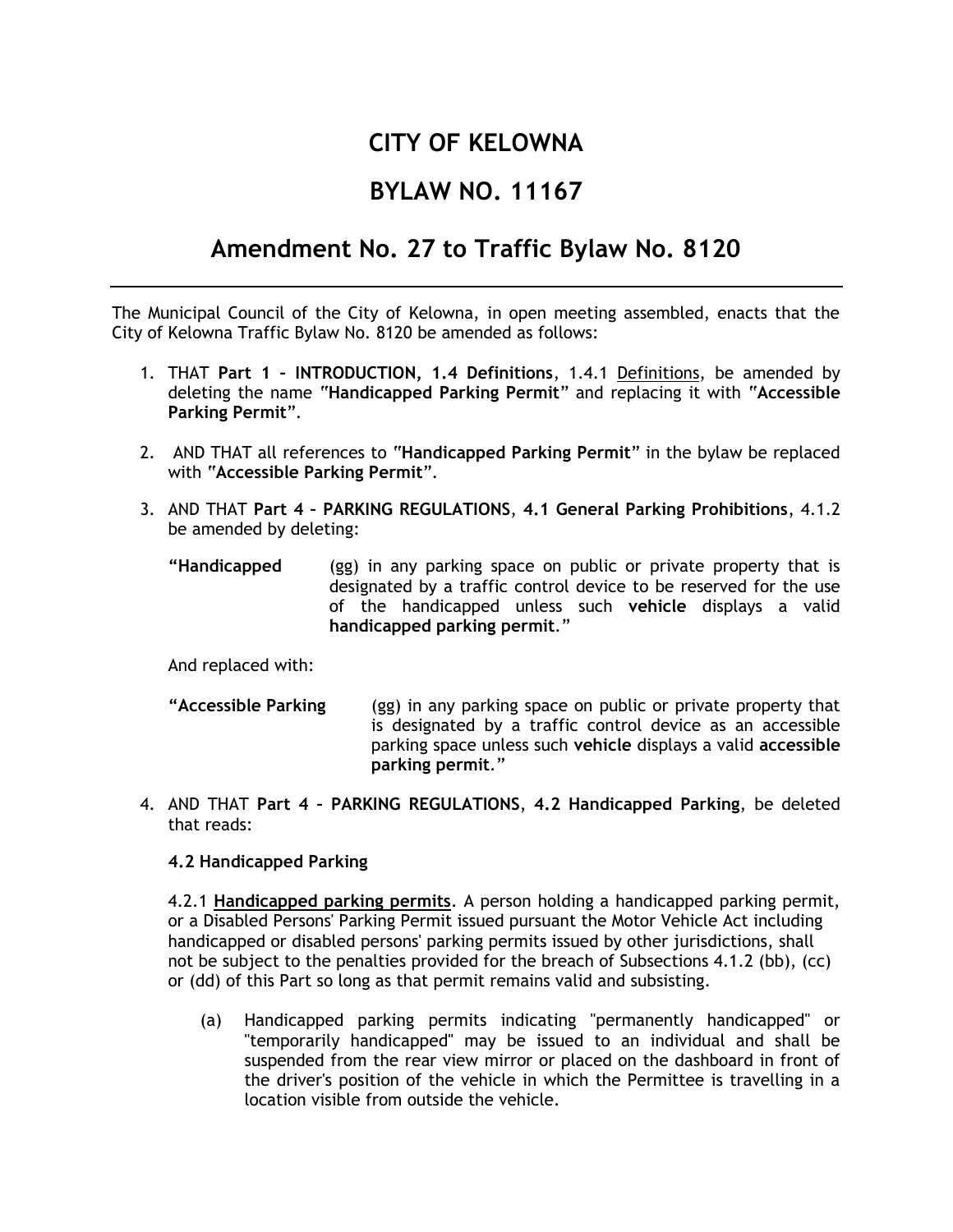- (b) Use of the handicapped parking permit contrary to the provisions of this subsection shall render the permit void.
- (c) The handicapped parking permit shall be valid for a period of up to three (3) years.
- (d) The handicapped parking permit shall not be transferable and shall be issued to an individual and not the vehicle that such person owns or operates.
- (e) A handicapped parking permit shall be issued by the City and shall be recorded in a register for that purpose and the record shall include the Permittee's name, address, telephone number and permit number.

And replacing it with:

## **4.2 Accessible Parking**

4.2.1 **Accessible parking permits**. A person holding an Accessible parking permit, or a Disabled Persons' Parking Permit issued pursuant the Motor Vehicle Act including accessible or disabled persons' parking permits issued by other jurisdictions, shall not be subject to the penalties provided for the breach of Subsections 4.1.2 (bb), (cc) or (dd) of this Part so long as that permit remains valid and subsisting.

- (a) **Accessible parking permits** indicating "permanently disabled" or "temporarily disabled" may be issued to an individual and shall be suspended from the rear view mirror or placed on the dashboard in front of the driver's position of the vehicle in which the Permittee is travelling in a location visible from outside the vehicle.
- (b) Use of the **accessible parking permit** contrary to the provisions of this subsection shall render the permit void.
- (c) The **accessible** parking permit shall be valid for a period of up to three (3) years.
- (d) The **accessible** parking permit shall not be transferable and shall be issued to an individual and not the vehicle that such person owns or operates.
- (e) An **accessible** parking permit shall be issued by the City and shall be recorded in a register for that purpose and the record shall include the Permittee's name, address, telephone number and permit number.
- 5. AND THAT **Part 7– SIDEWALK/ROADWAY OCCUPANCY PERMITS**, **7.1 Sidewalk/Roadway Occupancy Permits Excluding Bernard Avenue,** 7.1.5 '**Permit** areas – **roadways'** be amended by deleting the references "handicapped parking stalls" and replacing them with "accessible parking stalls".
- 6. AND THAT **SCHEDULE "A" FEES, PART 4 – PARKING REGULATIONS** be amended by adding in its appropriate location a new subsection 4.2.1 – **Accessible Parking Permits** that reads:

#### **"Subsection 4.2.1 – Accessible Parking Permits**

a) Permanent **Accessible Parking Permit** Fee: **\$20.00** (including applicable taxes), valid for 3 years.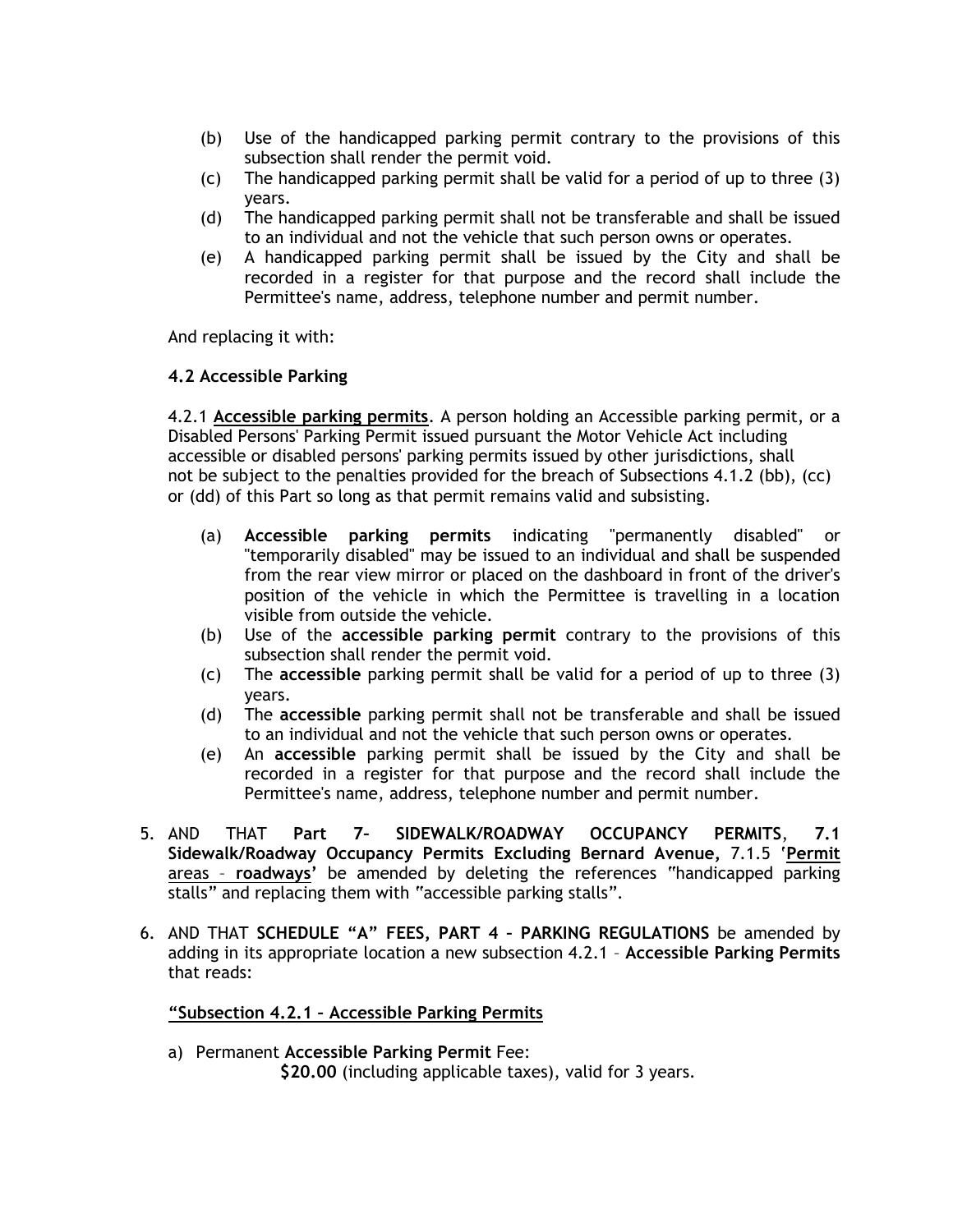b) Temporary **Accessible Parking Permit** Fee:

**\$20.00** (including applicable taxes), valid up to a maximum of 1 year."

7. AND THAT **SCHEDULE "A" FEES, PART 4 – PARKING REGULATIONS,** subsection 4.3.1(d) **Reserved On-Street Parking** be deleted that reads:

"Subsection 4.3.1(d) **Reserved On-Street Parking Permit** Fee

**Reserved On-Street Parking Permit** fee: \$5.00 per day per sign

\$5.00 per day per parking hood

**Reserved On-Street Parking Permit** Security Deposit per sign or parking hood: \$25.00 each"

and replacing it with:

"Subsection 4.3.1(d) **Reserved On-Street Parking Permit** Fee

a) **Reserved On-Street Parking permit** fee: \$11.00 per day per stall/permit \$11.00 per day per meter hood b) Security Deposit (Per Permit/Meter Hood): \$25.00 each"

## 8. AND THAT **SCHEDULE "A" FEES, PART 4 – PARKING REGULATIONS,** subsection 4.3.3 **On-Street Pay Parking & Short Term Parking Lot\*\*** be amended by:

- a) adding to the bottom of the fee list the following:
	- "\$ 12.00\*\* 1 Month Bicycle Locker Rental **\*\*Plus Applicable taxes."**
- b) adding to the end of the list of "*\*\* Designated Off-Street Pay Parking - "Short Term Parking Lots*" the following new bullet:
	- Museum Parking Lot (470 Queensway Access from Ellis Street)
- 9. AND THAT **SCHEDULE "A" FEES, PART 4 – PARKING REGULATIONS subsection 4.4.2 (a) – Off Street Pay Parking (Long Term Parking Lot)** and **subsection 4.4.2 (b) – Off-Street Pay Parking – Peripheral Lot (Long Term Parking Lot)** be deleted that reads:

**"Subsection 4.4.2(a) - Off-Street Pay Parking (Long Term Parking Lot)**

## FEE **PERMITTED PARKING TIME**

| $$0.25*$ | 15 Minutes                                                 |
|----------|------------------------------------------------------------|
| $$0.50*$ | 30 Minutes                                                 |
| \$1.00*  | Per 60 Minutes (1 Hour) - (\$5.00 daily maximum)           |
| \$5.00*  | 1 Day (Standard Vehicle - Regular Operating Hours for Lot) |
| $$2.50*$ | 1 Day (Motorcycle - Regular Operating Hours for Lot)       |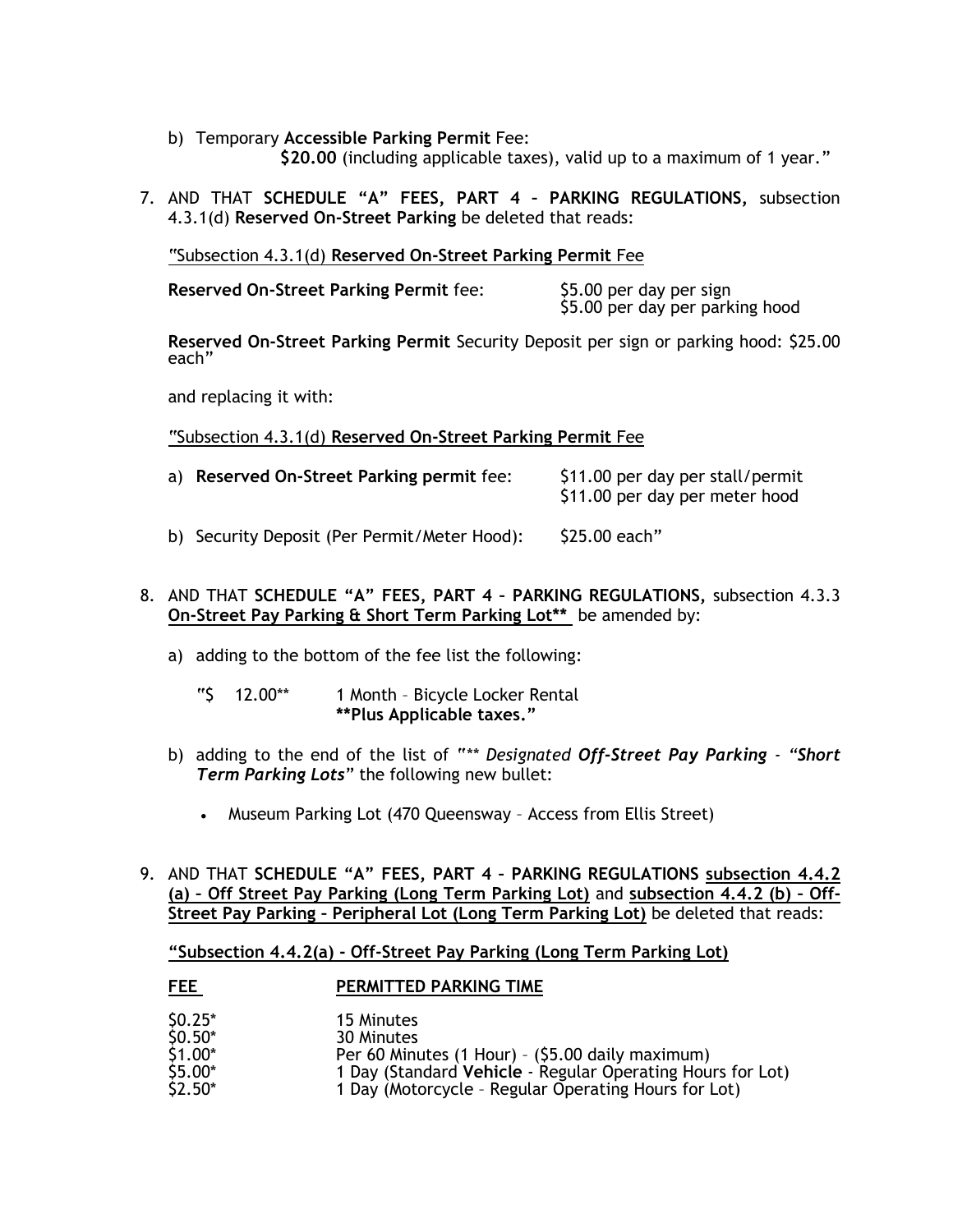\$5.00\* 24 Hour Parking for Vehicle & Boat Trailer (Cook Road Boat Launch Only) \$5.00\* Special Event Parking \***Applicable taxes are included.**

| \$66.00** | 1 Month - Random Parking        |
|-----------|---------------------------------|
| \$99.00** | 1 Month - Reserved Stall***     |
|           | <i>**Plus Applicable taxes.</i> |

*Above Rates apply to all City Owned Parking Lots not otherwise specified in this bylaw. \*\*\* Available only in specified parking lots.*

#### **Subsection 4.4.2(b) – Off-Street Pay Parking – Peripheral Lot (Long Term Parking Lot)**

#### **FEE PERMITTED PARKING TIME**

| $$0.25*$ | 15 Minutes                                                 |
|----------|------------------------------------------------------------|
| $$0.50*$ | 30 Minutes                                                 |
| $$1.00*$ | Per 60 Minutes (1 Hour) - (\$5.00 daily maximum)           |
| $$5.00*$ | 1 Day (Standard Vehicle - Regular Operating Hours for Lot) |
| $$2.50*$ | 1 Day (Motorcycle - Regular Operating Hours for Lot)       |
|          | \$5.00* Special Event Parking                              |
|          | *Applicable taxes are included.                            |

\$53.00\*\* 1 Month – Random Parking \*\***Plus Applicable taxes.**

*Available only in designated Off-Street Pay Parking – Peripheral Lots located at:*

- St. Paul Street at Cawston Avenue (1311 St Paul Street)
- Waterfront Park (Dolphins Lot) (1200 Water Street)
- Rosemead Lot (1750 Chapman Place)"

And replacing it with:

#### **"Subsection 4.4.2(a) - Off-Street Pay Parking (Long Term Parking Lot)**

**FEE** PERMITTED PARKING TIME

| \$ | $0.25*$     | 15 Minutes                                                                 |
|----|-------------|----------------------------------------------------------------------------|
| \$ | $0.50*$     | 30 Minutes                                                                 |
| \$ | $1.00*$     | Per 60 Minutes (1 Hour)                                                    |
| \$ | $6.00*$     | 1 Day (Standard Vehicle - Regular Operating Hours for Lot)***              |
| \$ | $3.00*$     | 1 Day (Motorcycle - Regular Operating Hours for Lot)                       |
| Ś. | $5.00*$     | 24 Hour Parking for Vehicle & Boat Trailer (Cook Road Boat<br>Launch Only) |
| \$ | $5.00*$     | Special Event Parking<br>*Applicable taxes are included.                   |
| \$ | 12.00**     | 1 Month - Bicycle Locker Rental                                            |
|    | $$77.00**$  | 1 Month - Random Parking                                                   |
|    | $$116.00**$ | 1 Month - Reserved Stall***                                                |
|    |             | **Plus Applicable taxes.                                                   |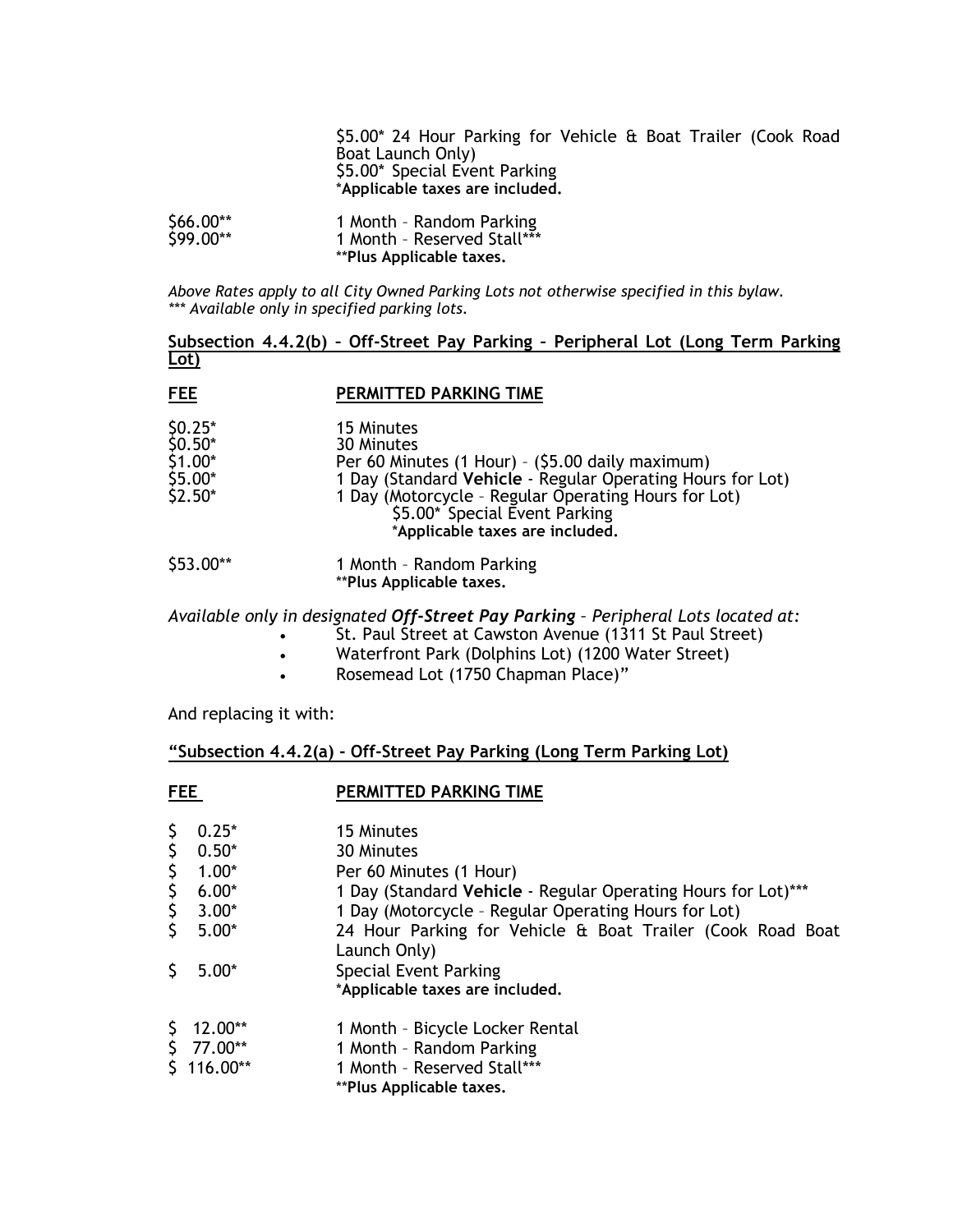*Above Rates apply to all City Owned Parking Lots not otherwise specified in this bylaw. \*\*\* Not Available at all parking lots.*

# **Subsection 4.4.2(b) – Off-Street Pay Parking – Peripheral Lot (Long Term Parking Lot)**

| <b>FEE</b>                       |                                                                | PERMITTED PARKING TIME                                                                                                                                                                                                                          |
|----------------------------------|----------------------------------------------------------------|-------------------------------------------------------------------------------------------------------------------------------------------------------------------------------------------------------------------------------------------------|
| \$.<br>\$<br>\$<br>\$<br>\$<br>Ś | $0.25*$<br>$0.50*$<br>$1.00*$<br>$6.00*$<br>$3.00*$<br>$5.00*$ | 15 Minutes<br>30 Minutes<br>Per 60 Minutes (1 Hour)<br>1 Day (Standard Vehicle - Regular Operating Hours for Lot)***<br>1 Day (Motorcycle - Regular Operating Hours for Lot)<br><b>Special Event Parking</b><br>*Applicable taxes are included. |
|                                  | $12.00**$<br>62.00**                                           | 1 Month - Bicycle Locker Rental<br>1 Month - Random Parking<br>**Plus Applicable taxes.                                                                                                                                                         |

*\*\*\* Not Available at all parking lots.*

*Available only in designated Off-Street Pay Parking – Peripheral Lots located at:*

- St. Paul Street at Cawston Avenue (1311 St Paul Street)
- Waterfront Park (Dolphins Lot) (1200 Water Street)"

### 10. AND THAT **SCHEDULE "A" FEES, PART 4 – PARKING REGULATIONS, subsection 4.4.3 Off-Street Pay Parking (Structured Parking Garage)** be deleted that reads:

#### **"Subsection 4.4.3 Off-Street Pay Parking (Structured Parking Garage)**

|--|--|

# **PERMITTED PARKING TIME**

| <b>とらさらさく</b> | $0.25*$<br>$0.50*$<br>$1.00*$<br>$5.00*$<br>$2.50*$<br>$5.00*$ | 15 minutes<br>30 minutes<br>Per 60 Minutes (1 Hour) - (\$5.00 daily maximum)<br>1 Day (Standard Vehicle - Regular Operating Hours for Lot)<br>1 Day (Motorcycle - Regular Operating Hours for Lot)<br><b>Special Event Parking</b><br>*Applicable taxes are included. |
|---------------|----------------------------------------------------------------|-----------------------------------------------------------------------------------------------------------------------------------------------------------------------------------------------------------------------------------------------------------------------|
|               | $$66.00**$$<br>$$99.00**$$                                     | 1 Month - Random Parking<br>1 Month - Reserved Stall***<br>**Plus Applicable taxes.                                                                                                                                                                                   |

*The baseline for all parking rates based upon the 2013 Consumer Price Index (CPI). Annual Parking Rate Adjustments will be made on June 1st, based on the CPI (all items) value from the preceding year. Any adjustments will be rounded to the nearest \$0.25 for ease of use by customers paying with cash/coin. Any annual adjustments that do not result in an amendment will be compounded until such time an increase is indicated."* 

And replacing it with: